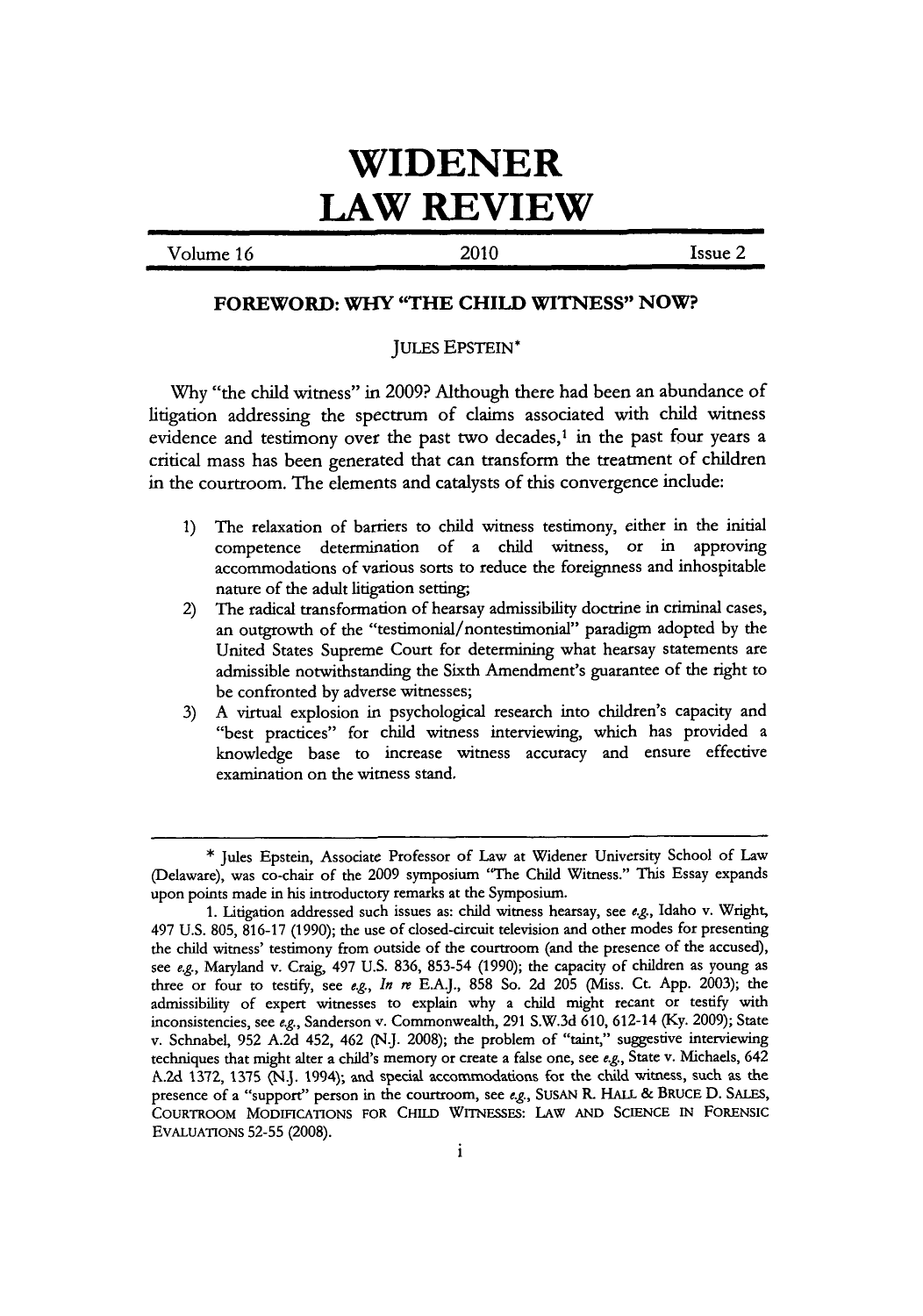Perhaps ironically, these factors result in divergent trend lines: an effort to facilitate acceptance of the child as a witness, and simultaneously, a renewed push to be able to prove the claim of a child witness **without** the minor ever having to appear in court.

Undoubtedly, the most prominent occurrence was the Supreme Court's 2004 decision in *Crawford v. Wasbington.2* Repudiating roughly a quarter century of Confrontation Clause precedent governing the use of hearsay in criminal cases, *Crawford* divided all hearsay statements into two categories, "testimonial" and "nontestimonial," and applied the Confrontation Clause's protection only to the former.3 In a series of subsequent holdings, the Court expressly excluded nontestimonial hearsay from the reach of the confrontation guarantee. <sup>4</sup>

**Of** particular significance is the decision the Court has not made. What the Court has declined to answer,<sup>5</sup> and what has been much debated by lower courts and commentators,<sup>6</sup> is how to categorize statements made by children

[W]hatever improvement in *reliability Crawford* produced in this respect must be considered together with *Crawford's* elimination of Confrontation Clause protection against the admission of unreliable out-of-court nontestimonial statements. Under *Roberts,* an out-of-court nontestimonial statement not subject to prior cross-examination could not be admitted without a judicial determination regarding reliability. Under *Cranford,* on the other hand, the Confrontation Clause has no application to such statements and therefore permits their admission even if they lack indicia of reliability.

Whorton v. Bockting, 549 **U.S.** 406, 420 **(2007).** For a summary of *Crawford* and the subsequent fashioning of Confrontation Clause analysis, see Jules Epstein, *Avoid Trial by Rumor Identifying the Due Process Threshold for Hearsay Evidence After the Demise of the* Ohio v. Roberts *"Rekabilty" Standard,* **77** UMKC L. REv. **119 (2008).**

**5.** The issue was presented to the Court but **it** refused to grant certiorari. *See* State v. Krasky, **736 N.W.2d 636,** 640 (Minn. **2007),** *cert. denied,* **128 S.** Ct. **1223 (2008).**

*6. See, e.g.,* State v. Coder, **968 A.2d 1175, 1186 (N.J. 2009)** (statement to mother that "Mommy, he touched me" is nontestimonial); *In re* S.R., **920 A.2d 1262, 1269** (Pa. Super. Ct. **2007)** (holding that child's statement to mother was nontestimonial); Myrna **S.** Raeder, *Enhancing the Legal Prfession's Response to Vicims of Child Abuse,* **CRIM. JusT.,** Spr. **2009,** at 12; Eileen **A.** Scallen, *Coping with Crawford: Confrontation of Childen and Other Challenging Witnesses,* **35** WM. **MrTCHEIL** L. REV. **1558 (2009);** Andrew Etter, Comment, *Embracing Crawford: The Rights of Defendants and Children Under the Confrntadon Clause,* **77 U.** CIN. L. REV. **1167 (2009);** Christopher Cannon Funk, Note, *The Reasonable Child Declarant After* Davis v. Washington, **61 STAN.** L. **REV. 923 (2009);** Anna Richey-Allen, Note, *Presuming Innocence: Expanding the Confrontation Clause Ana sis to Protect Children and Defendants in Child SexualAbuse Prosecutions,* **93 MINN.** L. REv. **1090 (2009);** Jonathan Scher, Note, *Out-of-Court Statements by Victims of Child Sexual Abuse to Multidicipknay Teams: A Confrontaion ClauseAna sis,* 47 **FAM. CT.** REV. **167 (2009).**

<sup>2.</sup> Crawford v. Washington, 541 **U.S. 36** (2004).

**<sup>3.</sup>** *Id* at **68-69.**

<sup>4.</sup> United States v. Gonzalez-Lopez, 548 **U.S.** 140, 146 **(2006)** (quoting *Cranford,* 541 **U.S.** at **61);** *see also* Davis v. Washington, 547 **U.S. 813, 825 &** n.4 **(2006)** (holding that *Cranford* overruled Ohio v. Roberts, 448 **U.S. 56 (1980)).** The Court spoke on this point with unanimity in *Whorton v. Bockling*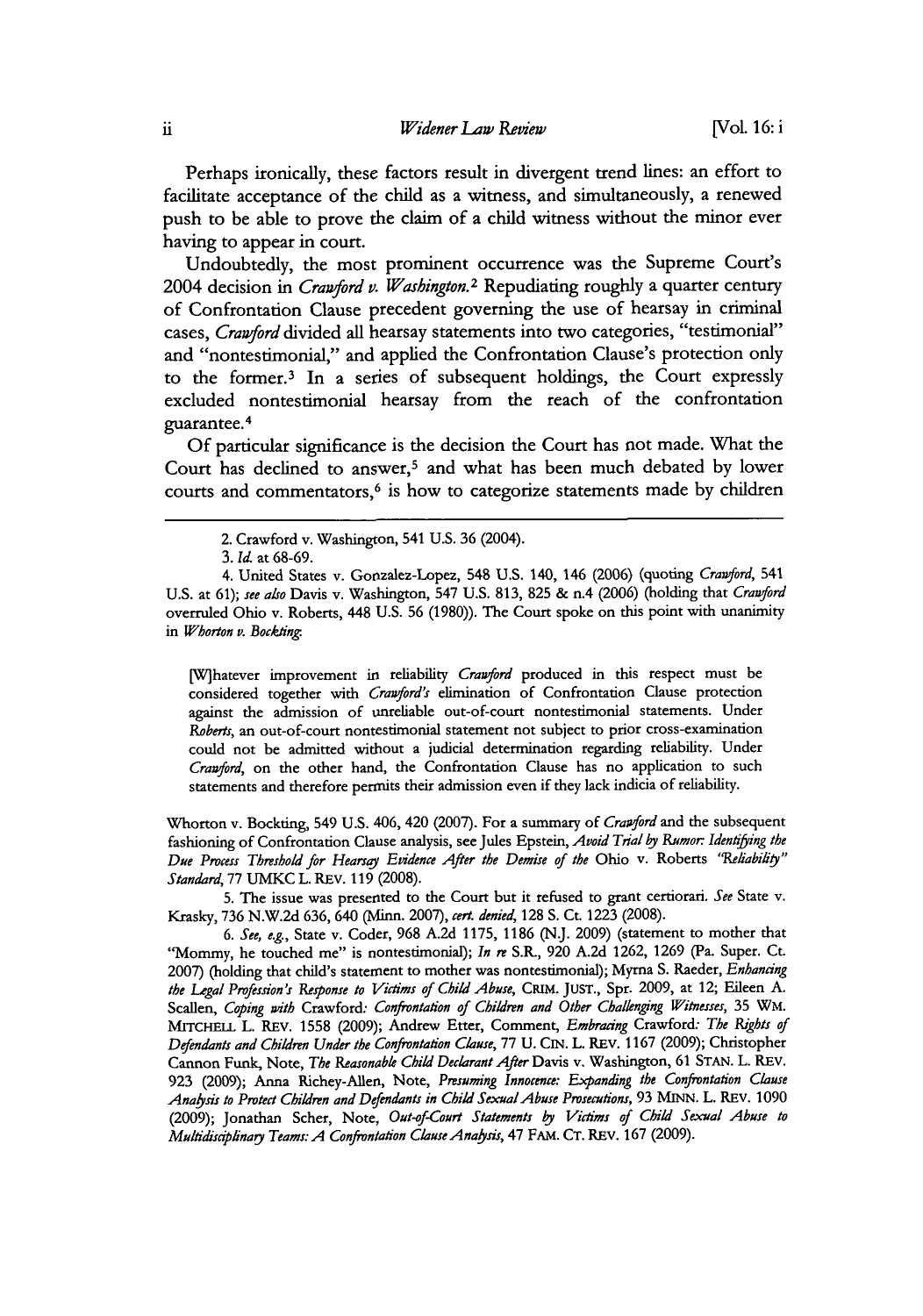to private actors, be they parents, teachers, social workers or medical providers. These are often critical child witness declarations, particularly in investigations involving physical and sexual abuse.7 Continued litigation involving this issue will determine to what extent a child's version of events will be heard in the courtroom, and what emphasis will be placed on the right to confront and cross-examine the child declarant.

The impact of *Crawford* is found not merely in the courtroom, where determinations concerning a child's out-of-court statement are made, but in the designing of child victim interviewing protocols. The clear trend is for children to be interviewed once **by** a member of a multidisciplinary team, rather than **be** subjected to multiple interviews, one medical, one involving protective services agencies and one or more with police.8 The debate that is occurring, and which will persist, is whether such joint-purpose interviews generate "testimonial" statements<sup>9</sup> that must be excluded under *Crawford*.

Sadly, this tension may have a distorting effect on how prosecutors and law enforcement officials conduct interviews with children. Much research supports the videotaping of child interviews, because such a process not only ensures accuracy, thus enhancing investigations, but it prods interviewers to adhere to interview protocols in addition to providing compelling proof that the child was not subjected to suggestive interviewing techniques.<sup>10</sup> Yet,

*9. Compare* Mary **E.** Sawicki, *The* Crawford v. Washington *Decision-Five Years Later Implications for ChildAbuse Prosecutors,* **UPDATE** (Am. Prosecutors Research Inst./Nat'l Dist. Att'ys Ass'n, Alexandria, Va.), **2009,** at **1,** *6-7, available at* http://www.ndaa.org/publications/ newsletters/update vol\_21\_no\_9\_10.pdf (describing arguments as to why such interviews generate "nontestimonial" hearsay), *with Raeder, supra* note **6** ("Because *Crawford* has turned these best practices into a blueprint for creating testimonial statements, most children who are interviewed at [child advocacy centers] will have to testify for those statements to be admitted.").

10. *See, e.g.*, Theodore P. Cross et al., *Evaluating Children's Advocacy Centers'* Response to *Child SexualAbuse,* **Juv. Jus.** BULL. (Office of Juvenile Justice **&** Delinquency Prevention/ **U.S.** Dep't of Justice, Washington, **D.C.),** Aug. **2008,** at **1, 3,** *available at* http://www.ncjrs.gov/pdffilesl/ojjdp/218530.pdf.; Amy Russell, *Electronic Recordings of Investigative Child Abuse Interviews,* **CENTER PIECE** (Nat'l Ass'n to Prevent Sexual Abuse of Children/Nat'l Child Prot. Training Ctr., Winona, Minn.), June **2009,** at 4.

It is my belief that even after *Crawford,* prosecutors have an incentive to videotape children in [child advocacy centers] so that when they testify the videotape will bolster their credibility **by** showing the interview was non-suggestive. Where the interview takes

**<sup>7.</sup>** Jules Epstein, *The Prosecution and Defense of Child SexualAssault, in* THE PROSECUTION **AND DEFENSE OF SEX CRIMES** (rev. **2004, 1997)** at ch. **9, § 5.08** (1)(b)-(c).

**<sup>8.</sup>** Jerome R. Kolbo **&** Edith Strong, *Muldisailinary Team Approaches to the Investigation and Resolution of Child Abuse and Neglect A National Survy,* 2 **CHILD MALTREATMENT 61, 61, 67 (1997).** The American Prosecutors Research Institute recommends that a multidisciplinary team prepare the interview, which is then conducted **by** one team member while the others watch through a one-way mirror. AM. **PROSECUTORS RESEARCH INST., INVESTIGATION AND PROSECUTION** OF CHILD **ABUSE** 41 **(3d** ed. 2004). These same recommendations were made **by** the National Institute of Justice. OFFICE **ON VIOLENCE AGAINST** WOMEN, **U.S.** DEP'r OF JUSTICE, **A** NATIONAL PROTOCOL FOR **SEXUAL ASSAULT** MEDICAL FORENSIC **EXAMINATIONS** ADULTs/ADOLESCENTs (2004), *available at* http://www.ncjrs.gov/pdffilesl/ovw/206554.pdf.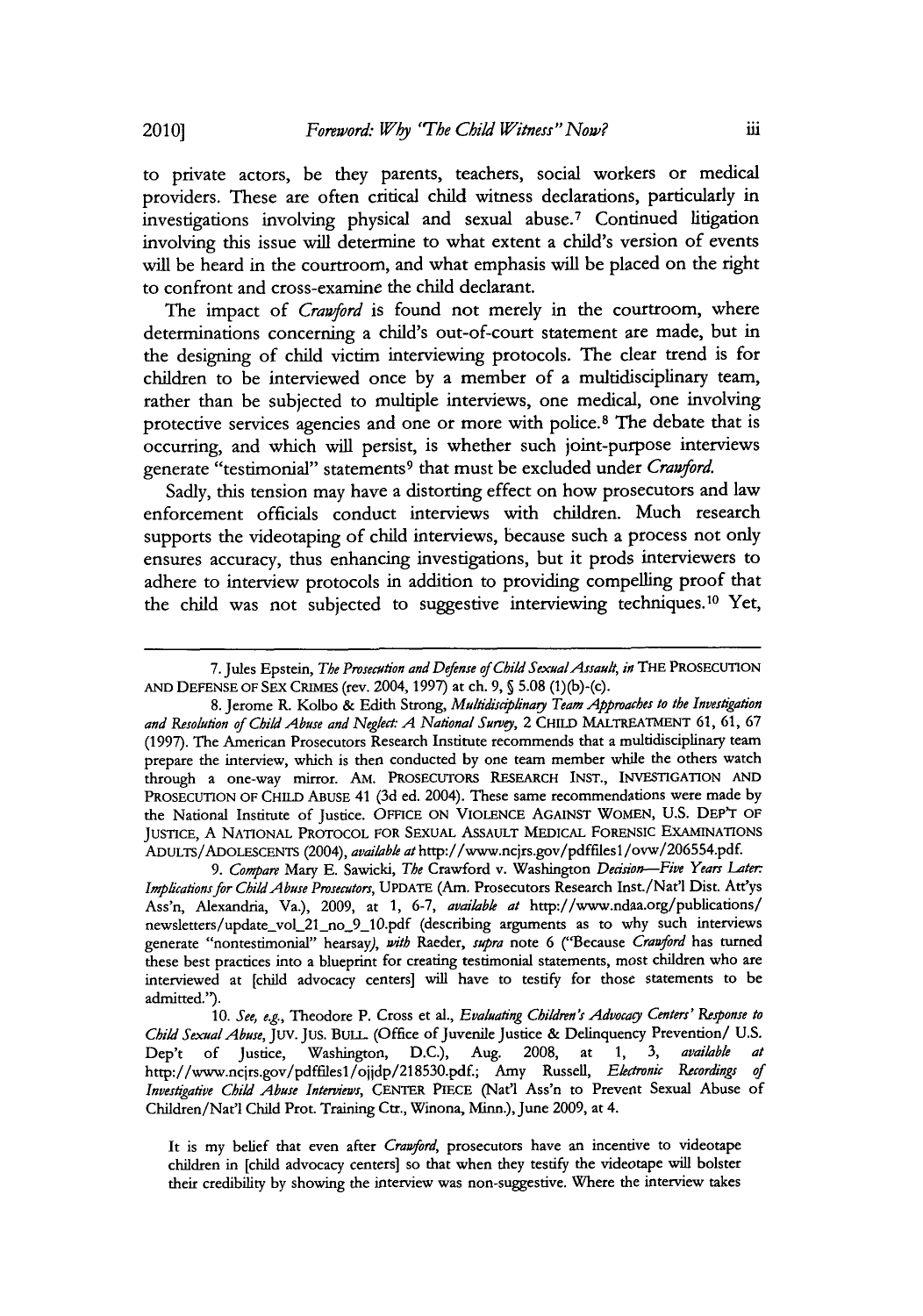videotaping is seen **by** prosecutors as formalizing the statement, thus making it "testimonial," and therefore is often resisted.<sup>11</sup>

This concern over making a child's statement "testimonial" also may distort the selection of "best practices" interviewing protocols. For example, prosecutors currently urge interviewers to avoid "a truth/lie scenario in a forensic interview since this unnecessarily incorporates the test for taking an oath into the process.... [and] to never ask a child what should happen to the abuser or parent since this aspect is not relevant to the forensic interview phase."<sup>12</sup>

The irony is that science has greatly advanced the understanding of how to elicit accurate information from child witnesses. After having extensively documented the practices that contribute to child witness suggestivity,<sup>13</sup> research turned to interviewing protocols that would reduce such risks. Currently, there are at least one dozen suggested protocols, or "interviewing structures."<sup>14</sup> Perhaps the most prominent is the National Institute of Child Health and Human Development **(NICHD)** protocol for child witness interviewing, which begins the interview process with an introduction, an explanation of the importance to tell the truth *and* of the appropriateness of answering **"I** don't know" or **"I** don't remember" and then proceeds with open-ended questions, rather than "option-posing" inquiries.<sup>15</sup> Another protocol strongly supported **by** prosecutors is Rapport, Anatomy

Raeder, supra note **6.**

opponents).

*11. See* Allie Phillips, *Weather the Storm After* Crawford v. Washington, **UPDATE** (Am. Prosecutors Research Inst./Nat'l Dist. Att'ys Ass'n, Alexandria, Va.), 2004, *available at* http://ndaa.org/publications/newsletters/update\_volume\_17\_number\_5\_2005.html (explaining that the circumstances under which the interview was conducted, such as whether the testimony was videotaped, suggest it may have been made in preparation for trial and therefore testimonial). See generally TASK FORCE ON CHILD WITNESSES, AM. BAR ASS'N CRIM. **JUSTICE SECTION, THE CHILD WITNESS** IN **CRIMINAL CASES 17** (2002) (summarizing stance of

12. Phillips, *smpra note* **11.**

*13. See, e.g.,* **STEPHEN J. CECI & MAGGIE BRUCK, JEOPARDY IN THE COURTROOM: A SCIENTIFIC ANALYSIS OF CHILDREN'S TESTIMONY (1995); CHILDREN'S TESTIMONY: A HANDBOOK OF PSYCHOLOGICAL RESEARCH AND FORENSIC PRACTICE** (Helen L. Westcott et al. eds., 2002) [hereinafter **CHILDREN'S TESTIMONY]; THE SUGGESTIBILITY OF CHILDREN'S RECOLLECTIONs** (John Doris ed., **1991).**

14. KATHLEEN COULBORN FALLER, *Interview Structure*, Protocol, and Guidelines, in **INTERVIEWING CHILDREN ABOUT SEXUAL ABUSE: CONTROVERSIES AND BEST PRACTICE 66, 66** (Kathleen Coulborn Faller ed., **2007).**

**15.** Michael **E.** Lamb et al., *A Structured Forensic Interview Protocol Improves the Quahy and Informativeness of Investigatiw Intenries with Children: A Review of Research Using the NICHD Investigative Inteniew Protocol,* **31 CHILD ABUSE & NEGLECT** 1201, 1204-06 **(2007).**

place at a Child Advocacy Center, the incidence of recording is much higher than elsewhere.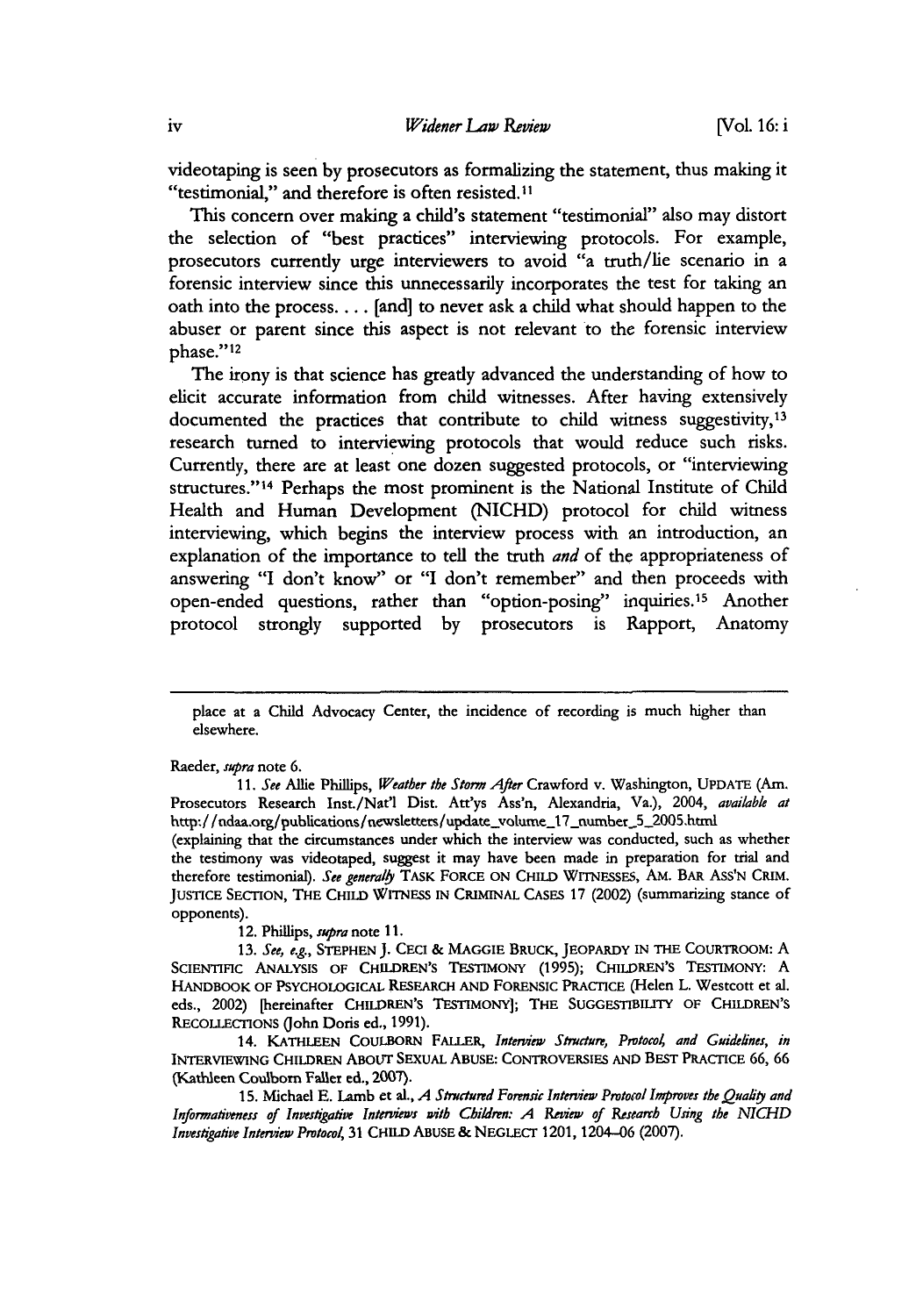Identification, Touch Inquiry, Abuse Scenario and Closure<sup>16</sup> (RATAC). While the NICHD protocol has had substantial validation research,<sup>17</sup> the concern over risking the creation of a "testimonial" statement, in a case where the child is subsequently unable to testify in court, due to fear or other concerns, pushes some prosecutors away from that format.<sup>18</sup>

It will take years of additional litigation to resolve the hearsay questions attendant to child witnesses. However, **by** ensuring child witnesses' continued access to the courtroom, concerns over hearsay admissibility will be reduced because there is no Confrontation Clause barrier in using a child witnesses' hearsay statements.<sup>19</sup> The "competence" barrier to a child witness testifying has been essentially eliminated, either **by** statute or decisional law.<sup>20</sup>

The Federal Rules of Evidence establish an across-the-board acceptance of all witnesses as competent,<sup>21</sup> although a judge retains authority to hold a competence inquiry for a minor witness.22 This presumption, followed in many states, has been made mandatory in certain jurisdictions, at least for certain categories of cases (such as sexual assault prosecutions).<sup>23</sup> Albeit not mandatory in federal prosecutions, the presumption of competence is great, and a challenge to competence may be brought only upon a showing of "compelling reasons," with the specification that age alone cannot establish such cause. **24**

Accompanying the legislative and rule-based treatment of child witnesses has been an ever-lowering judicial threshold for upholding competence determinations. "Casual review of appellate cases suggests that the

*17. See* Lamb et al., *supra note* **15.**

18. See generally Phillips, supra note 11.

**19.** Crawford v. Washington, 541 **U.S. 36, 60** n.9 (2004) ("(Wlhen the declarant appears for cross-examination at trial, the Confrontation Clause places no constraints at all on the use of his prior testimonial statements.").

20. Ross EATMAN **& JOSEPHINE BULKLEY, PROTECTING CHILD** VIcTIM/WITNESSES: **SAMPLE LAWS AND MATERIALs 37-39 (1986).**

21. "Every person is competent to **be** a witness except as otherwise provided in these rules." **FED.** R. **EVID. 601.**

*22. See, e.g.,* Tate v. Bd. of Educ., 346 F. Supp. **2d 536, 537 (S.D.N.Y.** 2004) (noting that a competence inquiry was conducted after the judge found "reasonable cause to hold a hearing").

*23. See, e.g.,* Ala. Code **§** 15-25-3(e) **(2009)** ("Notwithstanding any other provision of law or rule of evidence, a child victim of a physical offense, sexual offense or sexual exploitation, shall be considered a competent witness and shall be allowed to testify without prior qualification in any judicial proceeding."). Similar statutes are found in Connecticut, Georgia, Utah and West Virginia. See Michelle L. Morris, Comment, Li'l People, Little Justice: The *Effect of the Witness Corpetengy Standard in Cakfomia on Children in SexnalAbuse Cases, 22* **J.** Juv. L. 113, 123-24 (2002).

24. 18 **U.S.C.** *§* 3509(c)(4) **(2006).**

*<sup>16.</sup> See* SusAN **WALTERS ET AL.,** AM. PROSECUTORs **RESEARCH** INsT., **FINDING** WORDS: **HALF A NATION BY** 2010, **INTERVIEWING CHILDREN AND PREPARING FOR COURT** 2 **(2003),** *available at* http://www.ndaa.org/pdf/finding-words.2003.pdf.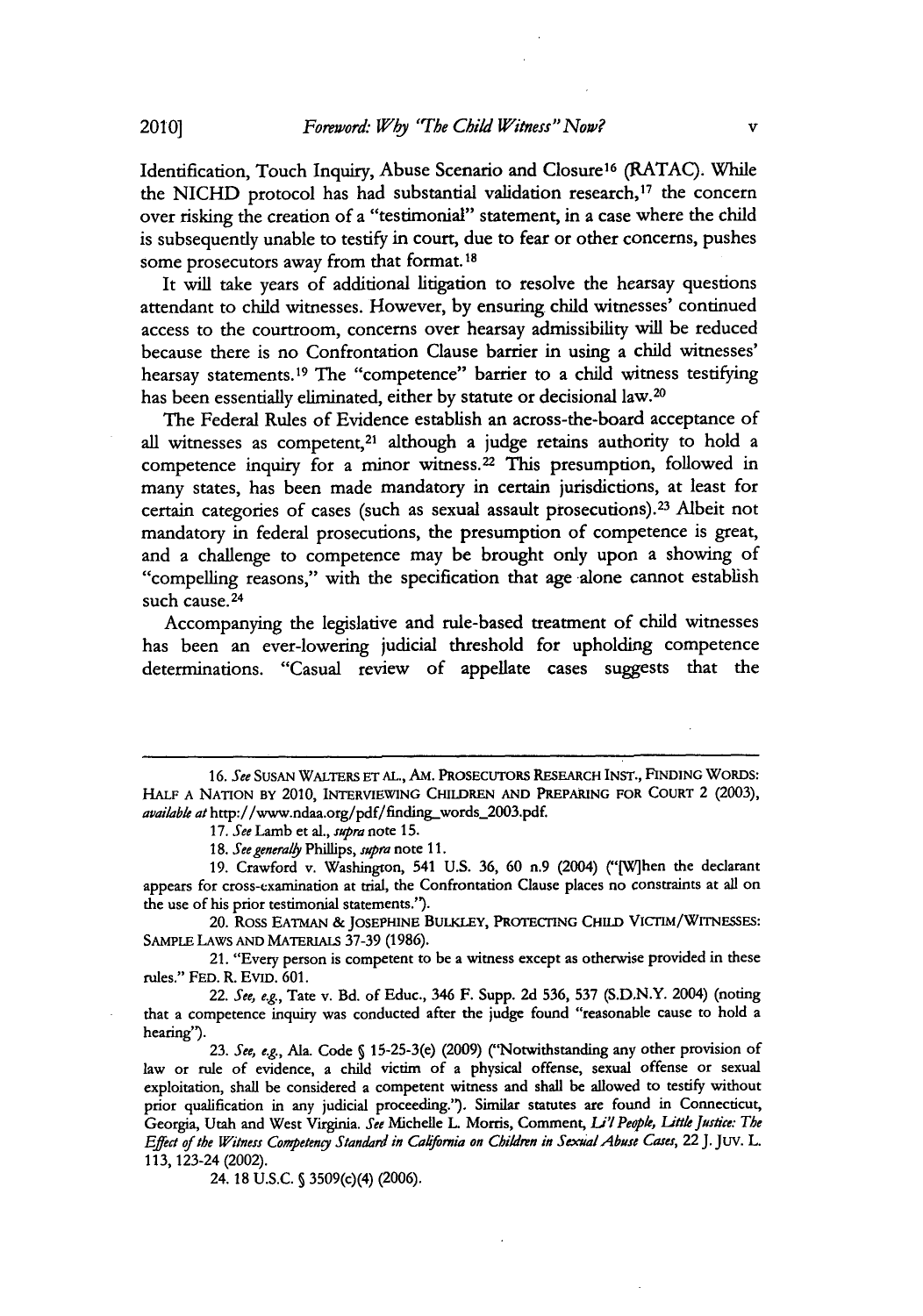overwhelming majority of children are found competent."25 Children as young as three and four years old have been found to be competent witnesses.<sup>26</sup> Accompanying and supporting this relaxation is the ever-growing awareness that formulaic competence inquiries do not necessarily determine a child's ability to be an accurate witness. <sup>27</sup>

Ensuring the right to testify is not the only step taken to permit children's voices to be heard. Courtroom accommodations, such as the presence of a support person or a child-friendly environment (such as a smaller chair), are now accepted practices to permit the child to testify comfortably and cogently. 28 Other reforms may include judicial control over the form of questions posed (ensuring child-comprehensible language) and the length of time the child testifies.<sup>29</sup>

Beyond and behind all of these changes is a remarkable body of scientific research available to inform judges, lawyers and policy makers in their efforts to permit a child's voice to be heard *and* ensure constitutional protections to the accused.30 Publication of such texts has been accompanied **by** guides specifically designed for the legal community.<sup>31</sup>

**27.** This recognition is found in some court decisions. *See, e.g.,* State v. Ferguson, No. **07AP-999, 2008** Ohio **App.** LEXIs **5571,** at **\*13** (Ct. **App.** Dec. **18, 2008) ("A** child need not define a lie to establish competency to testify, however."). There is also an abundance of research literature on this point. *See* Thomas **D.** Lyon et al., *Coaching, Truth Induction, and Young Maltreated Children's False Allegations and False Denials,* **79** CHILD **DEV.** 914, **925 (2008);** Thomas **D.** Lyon et al., *Young Children's Competeny to Take the Oath: Effects of Task, Maltreatment and Age,* **<sup>34</sup>** LAW **&** HUM. BEHAV. 141, 142 (2010); Victoria Talwar et al., *Children's Lie-Teling to Conceal a Parent's Transgression: Legal Implications,* **28 LAW &** HUMAN BEHAv. 411, 413-14 (2004); Paul Wagland **&** Kay Bussey, *Factors that Facitate and Undermine Children's Bedefs About Truth Telking, 29* LAw **&** HUMAN **BEHAV. 639, 649-50 (2005).**

**28. NAT'L** *CTR.* FOR PROSECUTION OF **CHILD** ABUSE, **NAT'L** DIST. Arry's Ass'N, **COMFORT ITEMS** FOR **CHILD WITNESSES DURING CRIMINAL PROCEEDINGS (2009),** *available at* http://www.ndaa.org/pdf/Regarding\_use\_of\_Comfort\_Items\_for\_Child\_Witnesses.pdf.

*29. See, e.g.,* HALL **&** *SALES, supra note* **1.**

*30. See* **CECI &** *BRUCK, supra* note **13,** at **253-68;** CHILDREN'S **TESTIMONY,** *supra note* **13;** FALLER, *supra* note 14, at **66-89;** HALL **&** *SALES, supra note* **1;** THE **SUGGESTIBILITY OF** CHILDREN'S **RECOLLECTIONs,** *supra* note **13;** Robyn Fivush **&** Jennifer R. Shukat, *Content, Consiteng, and Coherence of Early Autobiographical Recall, in* **MEMORY AND TESTIMONY IN THE CHILD WrrNESS 5, 5-6** (Maria **S.** Zaragoza et al. eds., **1995);** Margaret Bull Kovera **&** Eugene Borgida, *Expert Scientific Testimony on Child Witnesses in the Age of Daubert, in EXPERT WITNESSES* **IN CHILD ABUSE CASES:** WHAT **CAN AND** SHOULD BE **SAID IN COURT 185,200** (Stephen **J.** Ceci

**<sup>25.</sup>** Thomas **D.** Lyon, Child *Witnesses and the Oath: EmpiricalEvidence,* **73 S. CAL. L. REV. 1017,** 1024 (2000) (cautioning that the appellate record may not reflect trial level findings of *incompetence,* which prosecutors may not appeal).

**<sup>26.</sup>** People v. Daniel, No. **C050613, 2006** Cal. **App.** Unpub. **LEXIS 11236,** at \*20-1 (Ct. **App.** Dec. **13, 2006)** (upholding trial court determination that a three and one half year old was competent); Kelluem v. State, **396 A.2d 166, 167 (Del. 1978)** (holding that child who was four years and five months old at time of trial was competent to testify); **13.E.** v. State, 564 So. **2d 566, 567-68** (Fla. Dist. Ct. **App. 1990)** (collecting cases upholding competency determinations for three year old witnesses); Dunham v. State, **762 P.2d 969, 971-72** (Okla. Crim. **App. 1988)** (affirming finding of competency of four year old child).